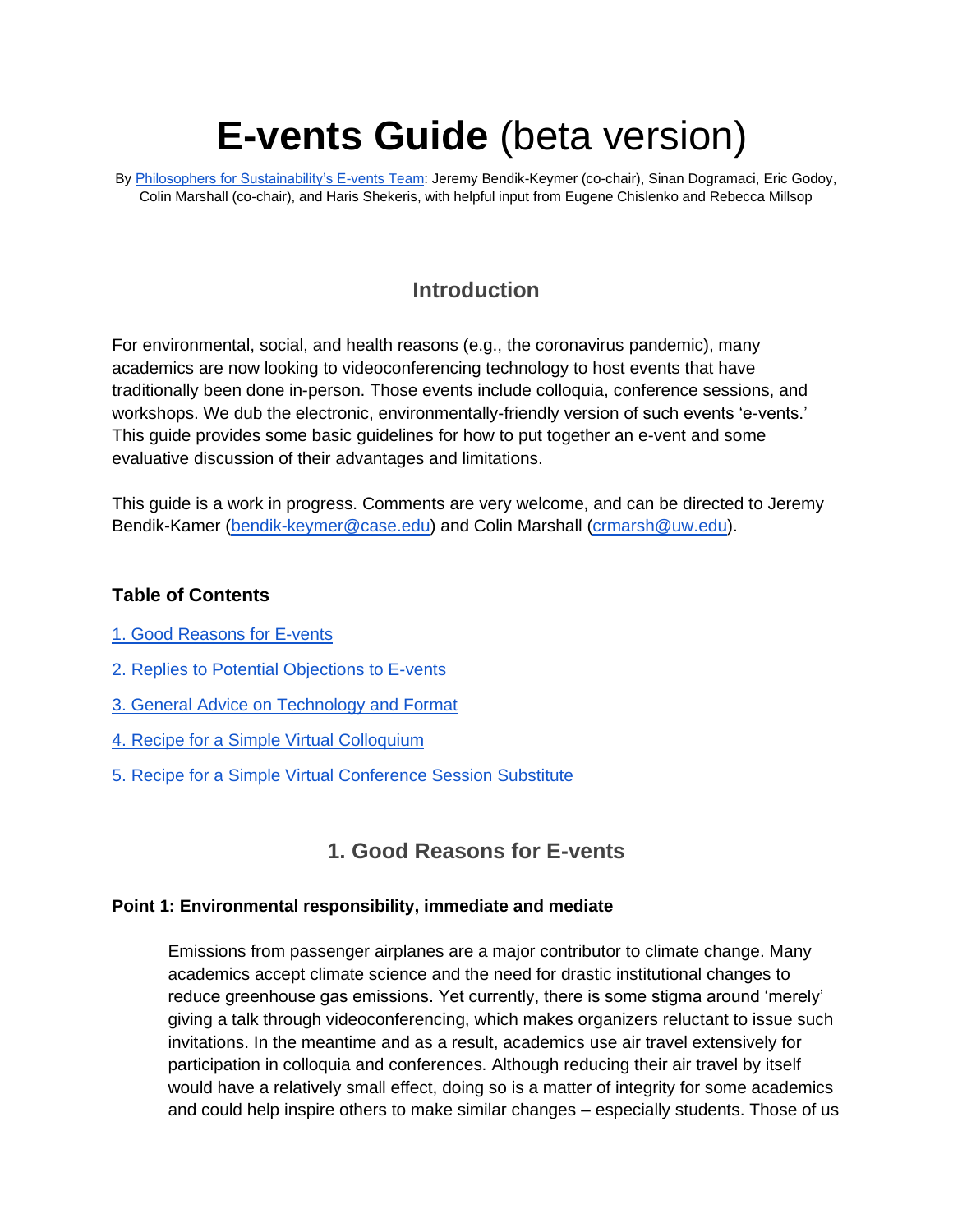who teach classes related to climate ethics, science, and policy stand to become more credible in our students' eyes if we change our own professional practices in light of the moral, ethical, and civic concerns (especially if doing so comes with some professional costs – see below). By publicly using e-vents, however, departments and event organizers signal that they have well-considered, non-financial reasons for encouraging remote participation.

#### **Point 2: Social inclusiveness**

Whether due to differences in mobility, family/caregiving obligations, or other personal factors, a significant number of academics are not able to travel regularly. Because of the stigma against remote participation, they are then often not invited to participate in colloquia or conferences, even though remote participation is increasingly common elsewhere in the academy (e.g., job interviews, dissertation defenses). In a different vein: colloquia organizers frequently face the question of whether a speaker will draw a large enough crowd, with the result that there is pressure to avoid less famous speakers. Videoconferencing, however, can be adapted to both large-scale and small-scale settings, thereby giving organizers more flexibility in whom to invite.

#### **Point 3: Benefits for more remote and less wealthy institutions**

Academic departments at universities and colleges that are far from large cities or that have limited funding often have difficulty getting speakers to visit, to the detriment of both their students and faculty. Given the stigma against (and lack of precedent for) invitations to give talks through videoconferencing, they therefore often do not have as many colloquia or host as many conferences/workshops as they would like. Wider uses of e-vents would reduce that stigma and create a precedent for remote participation, thereby making it easier for departments in such universities and colleges to offer more colloquia and host more events.

#### **Point 4: Flexibility in scheduling and structuring events**

With remote technology, several options become easily available that are difficult with inperson events. As one example, speakers can record their talks in advance, then engage in conversation for a Q&A while still mentally 'fresh.' As another example, an online conference could easily be scheduled periodically over several weeks, with comments in written, threaded discussions, allowing for more thoughtful engagement than a one-off two hour in-person session. That is, e-vents have the potential to be more useful and productive than traditional in-person events.

#### **Point 5: Comparative immunity to weather and health events**

In-person events are often canceled due to weather interrupting travel and health-related events. The latter can include illness on the part of the speaker or one of their family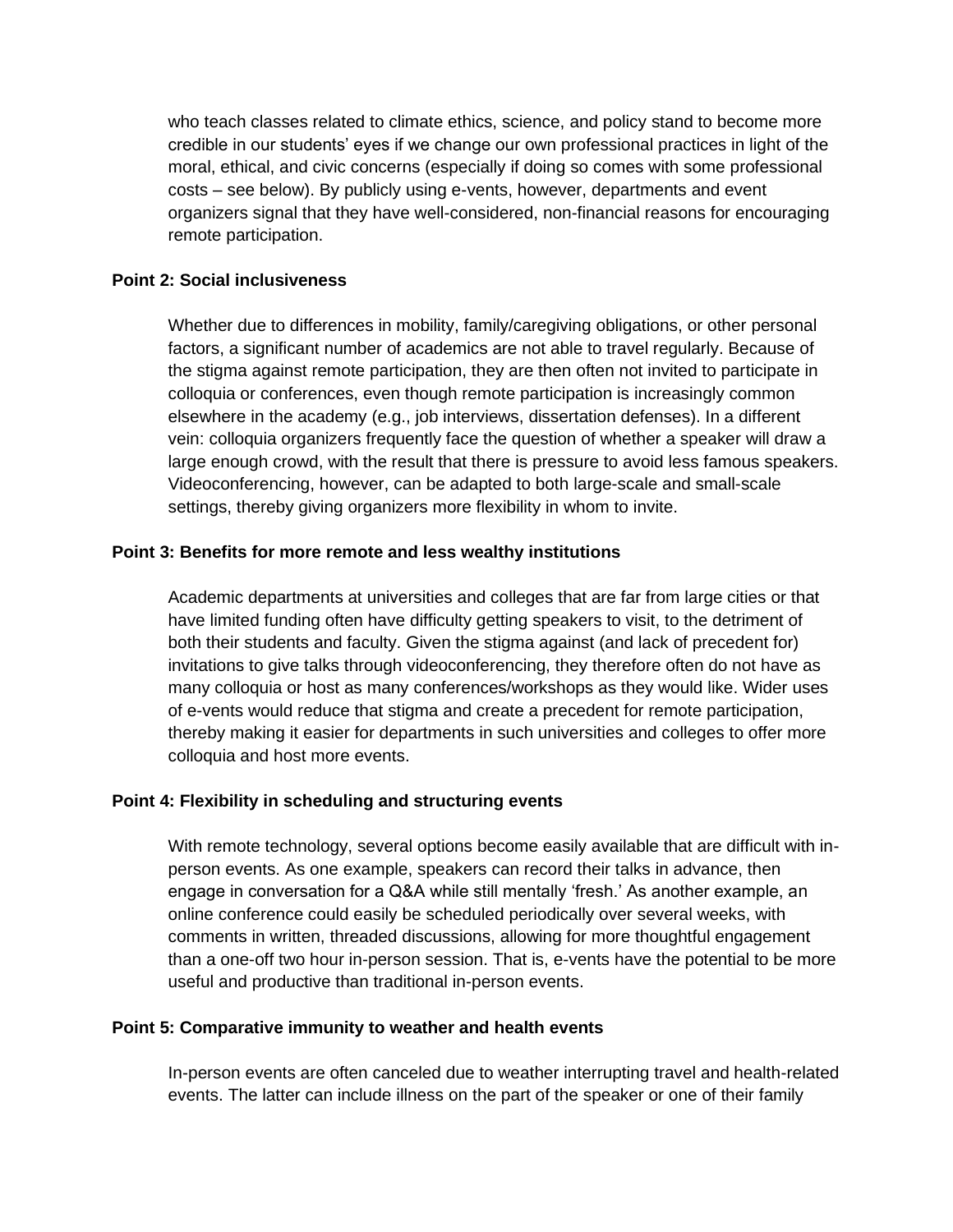<span id="page-2-0"></span>members, as well as general health crises like the 2020 coronavirus outgreat. Such events are much less likely to disrupt e-vents.

## **2. Replies to Potential Objections to E-vents**

Several objections seem to regularly surface when e-vents are proposed. This section describes the ones we have encountered most frequently, and offers some replies to them. The content of this section overlaps with the Good Reasons for E-vents (section 1 above), but the different ways of framing the material may be useful in different contexts. For example, emphasizing the good reasons for e-vents may be useful in securing support from university administrators.

**Objection:** These e-vents leave out the important networking opportunities and opportunities to learn philosophy informally.

**Reply 1:** Informal networking can be replicated to some degree remotely, e.g., by setting up 'coffee' sessions apart from talks. Moreover, technology allows for forms of interaction that aren't easily available in traditional formats, such as Zoom's breakout rooms or extended conversations using message boards.

**Reply 2:** If networking is about building good relationships, the longer term, more flexible, and face-to-face interactions of e-vents with follow-up conversations by remote technology may actually foster better relationships than ephemeral, enthusiastic interactions in person during short conferences.

**Reply 3:** Some academics are unable to travel, and so are left out of events requiring inperson participation. E-vents allow for interaction and networking with them.

**Reply 4:** The fact that these e-vents involve some renunciation lets them be a believable expression of concern for the climate emergency, and so can help inspire others to act in response to the emergency.

**Objection:** Such events can introduce new stratifications between participants who are 'worth' inviting in person vs. those who are not.

**Reply 1:** Whatever the risks of stratification caused by organized, academic gatherings, they are likely to be lessened when less institutional resources and time are allocated to them. E-vents, being flexible and lower in cost, lessen the pressure to deliver status for a department's investment.

**Reply 2:** Stratification can be avoided with some deliberate organizing. There are a variety of ways to avoid such stratification, such as by deliberately inviting speakers of different ranks for remote talks, by offering remote options to all invited speakers, or by offering remote-only invitations based on travel distance alone. As noted above, e-vents can drastically reduce the existing stratification between those who can travel and those who cannot.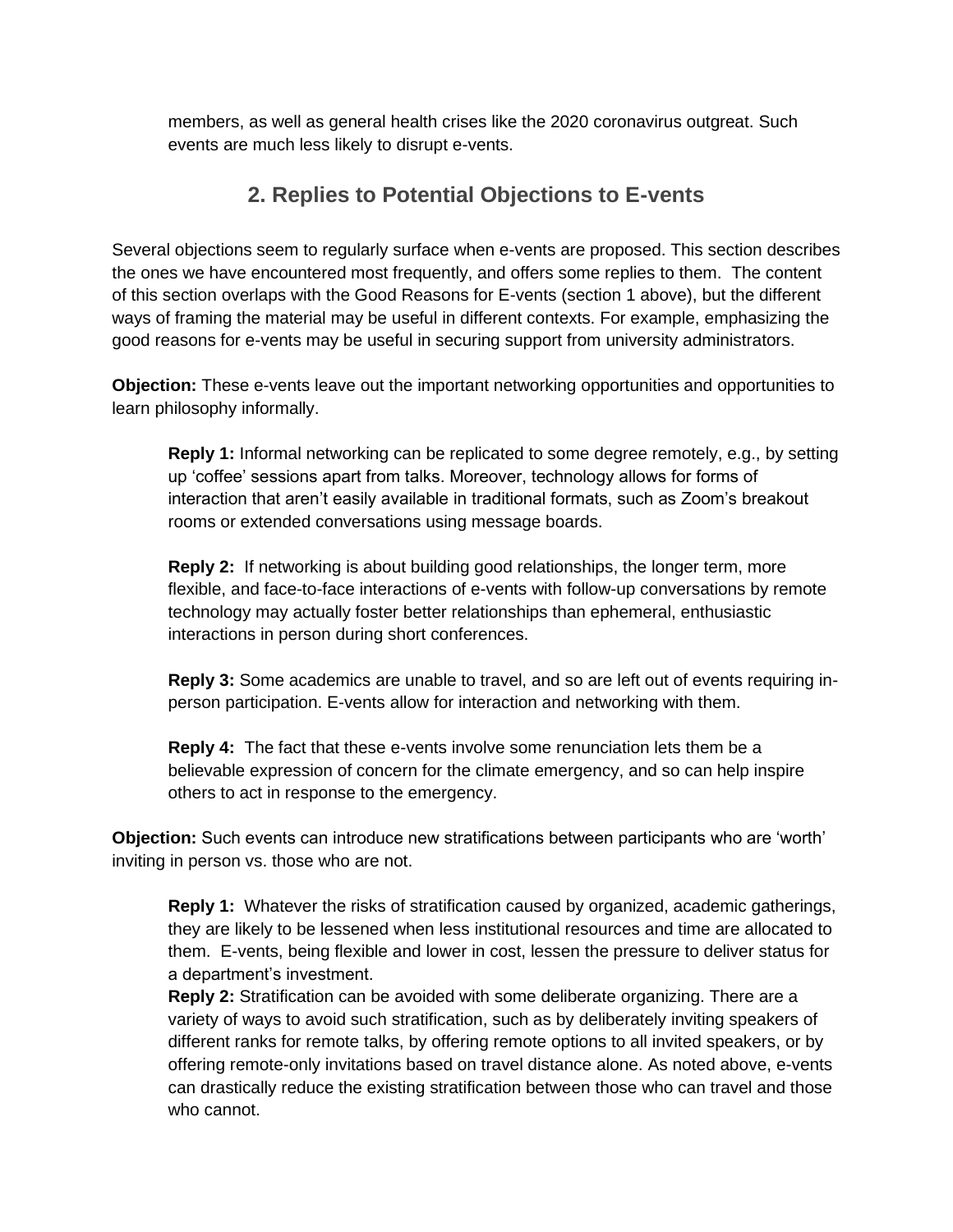**Objection:** The technology is not reliable enough.

**Reply:** There are multiple examples of successful e-vents and hybrid events (e.g., the 2016 Climate Change conference at UCSB and the 2019 virtual conference on David Lewis at U. Manchester). Any department who can make Skype or Zoom calls can organize at least a small e-vent. No technology is completely reliable, but departments are used to coping with this in other contexts (e.g., projector and microphone troubles for in-person talks). Moreover, remote talks are less subject to weather-related cancelations than in-person ones.

**Objection:** Academics' flights are only a tiny fraction of global emissions. We should instead save our energy for large-scale political engagement.

**Reply:** Our actions signal that we are committed as professionals to exploring opportunities for lower-carbon alternatives to usual practices. We can also help inspire our students, colleagues, and other academics to reconsider their practices by demonstrating how easy and rewarding low-carbon alternatives can be. Refusing to fly also gives us more credibility generally, especially since it involves some amount of obvious sacrifice, such as the sacrifice of the fun of informal socializing with old friends (though see above).

**Objection:** The norms for remote interactions are not clear - e.g., appropriate attire/backdrop, how to moderate conversations.

**Reply:** A short list of norms can be provided to participants in advance, as has been done already at institutions with online degrees. This includes primers on how to use the relevant technology. We are always already rethinking the norms of social interaction even at in-person events as philosophy makes strides toward greater inclusion. Our community is familiar with this practice by now.

**Objection:** Replacing some in-person events with remote ones can result in administrators permanently reducing a department's funding for events, once they see that less funding is being used for (e.g.) colloquia and workshops.

**Reply 1:** Using e-vents is almost always cost-saving. As with any cost-saving measure, there is the risk of administrators using it as a justification for reducing a department's funding. But surely that does not mean that departments should never use cost-saving measures.

**Reply 2:** All the same, it is unlikely that an administration would balk at inviting more speakers and generating more events for less cost per event. That would justify their continued funding at normal levels if not give an incentive to increase it.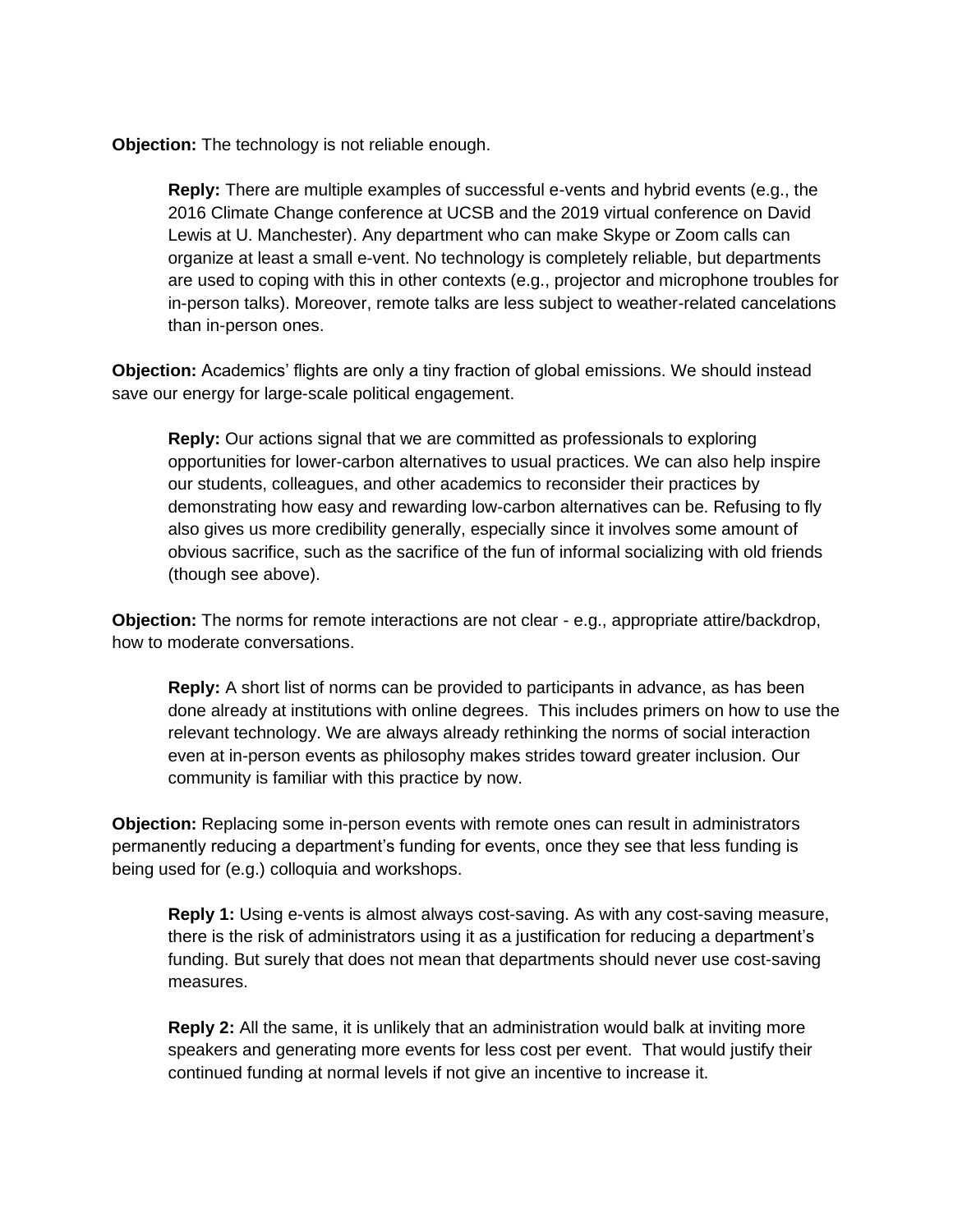**Reply 3:** Administrators are typically familiar with the benefits of in-person events. Hence, even if a department replaces one or two in-person colloquia each year with virtual ones, administrators are likely to be sympathetic to their desire to maintain a certain number of in-person colloquia.

**Reply 4:** If a department has some degree of latitude over how they spend their budget, then the costs saved by using e-vents could be directed elsewhere. For example, if remote colloquia speakers are still given honoraria, then the savings could be used to have more colloquia overall (for example, the cost of one in-person colloquium could be used to fund three virtual colloquia), or to provide more generous honoraria to speakers.

## **3. General Advice on Technology and Format**

<span id="page-4-0"></span>Disclaimer from the main author of this section: In this section focuses primarily on inviting speakers to give talks via video conferencing software rather than inviting them to travel in person.<sup>1</sup> This is a sketch of one possible shape that e-vents can take. Additions are encouraged. Please don't presume that e-vents should merely replicate the traditional lecture format. New technologies provide an opportunity to rethink traditional lecture and conference formats.

### Concerning the technology of the event

- The golden rule: IT (or your Information Technology Support office) is/must be your friend. **Work hard to cultivate a friendly working relationship with someone in IT or its equivalent**. Without their support your potential will be greatly limited.
- **Consider your current technological infrastructure**. Given that video conferencing technology has existed for a while now and is often convenient, many colleges and universities already have some capacities for accommodating these requests.
	- Has your institution invested in a subscription to a platform such as Zoom, Skype, Hangouts, WebEx, etc.? If so, they might be looking for ways to promote its use and justify the investment. Your event could help do that!
	- What sorts of video streaming and projection devices are available? Consider cameras and microphones.
	- You may need nothing more than a laptop on a podium connected to a projector and speakers, and microphones for Q&A.
- **Consider the scale and scope of e-vents that your institution is currently capable of handling**. For instance, many job interviews are now conducted via video conferencing; often, smaller seminar rooms are available. Larger conference halls might not be as readily available.

 $1$  Here is a great example of an alternative style of creating a conference that does not center around a specific event taking place at a set time: <https://hiltner.english.ucsb.edu/index.php/ncnc-guide/>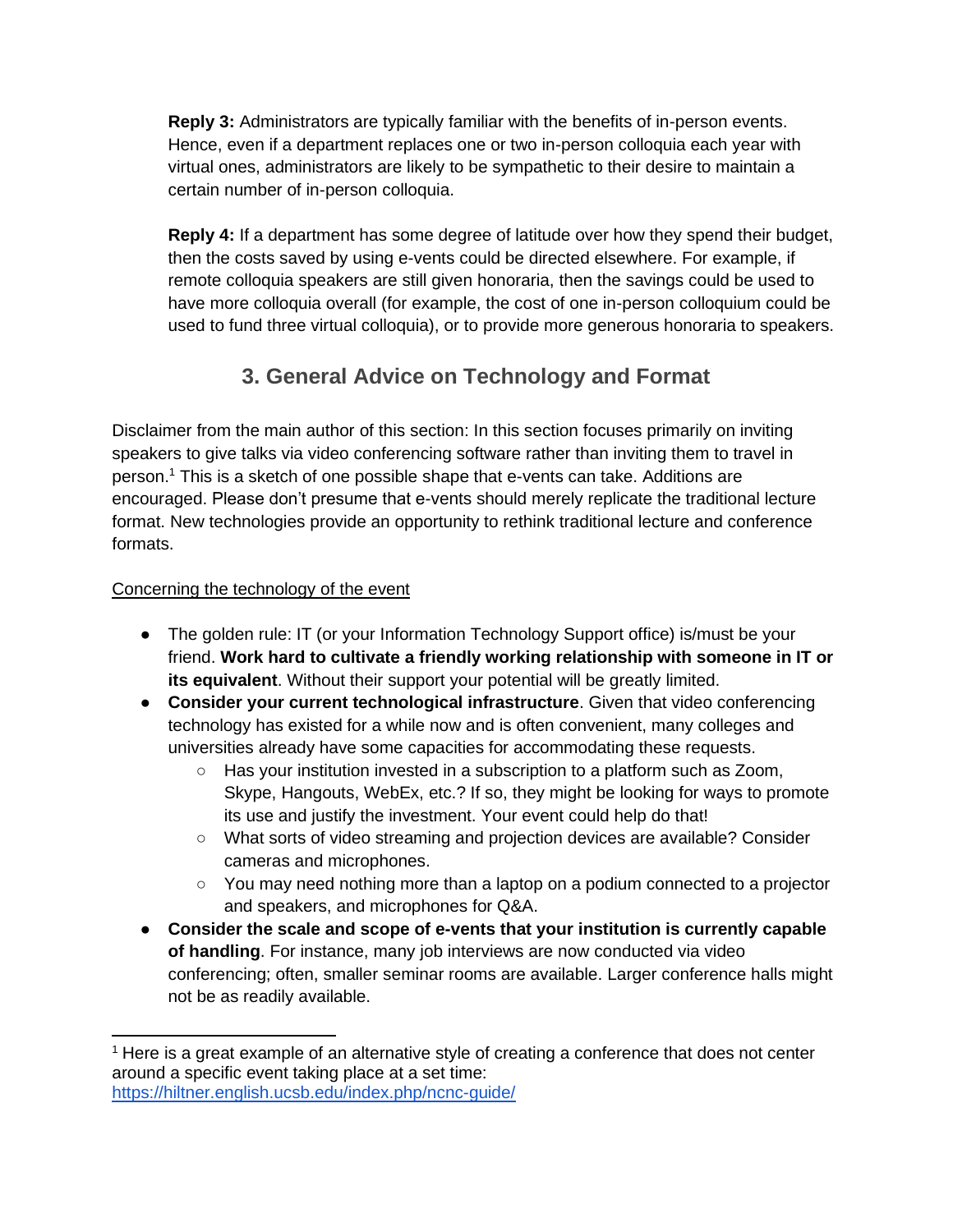- Consider what existing technologies can be adapted to your needs.
	- IT can be very helpful with this. Sometimes what seem like 'big asks' turn out to be easy to accommodate.
- Consider arguments for expanding your capabilities.
	- Environmental philosophers are well equipped to offer normative arguments that might even invoke their institution's public commitments to sustainability.
	- However, often IT departments will have their own aspirations about expanding their services to support more sustainable practices as well. Aligning your goals with theirs adds strength to your argument. Institutions appreciate when they can meet their strategic goals by feeding two birds with one scone.
	- Propose events that can help develop these aspirations. Develop a concrete proposal and ask for the extra funding to simultaneously meet the aspirations of different offices.
		- For example: the philosophy, history and international studies departments wants to put on a seminar series incorporating e-speakers rather than paying for carbon-heavy travel; some money saved through travel expenses can be relocated to invest in IT infrastructure making future events more sustainable (and cheap); and this helps the university meet its strategic goal to reduce carbon, etc.
- **Test the technology**. Set aside time for a rehearsal in the actual space with the actual technology where the event will take place. Check sound and video quality and adjust as necessary. It's not a bad idea to have the speaker connected well-before the event begins.
- **Consider backup plans for when technology fails** (because it always does, even in traditional in-person events).
	- Talk with your IT department to brainstorm problems and their workarounds.
	- Consider a way for the speaker to telephone in if the video fails.
	- Consider recording the talk in advance and other techniques listed in footnote 1.
	- Consider sharing the transcript of the talk, so an organizer can read where the speaker left off in the event of a crash.
		- Have a backup person who can work on reconnecting while this all happens.
	- Some problems will not be unique to video conferencing, but we will need to think of unique ways to address them if we're used to traditional talks.
		- Time notices: how to indicate when the speaker is going over their allotted time or how much time they have left.
		- Difficulty hearing or seeing: this happens in traditional conferences as well, only communicating with the speaker might be more difficult.
		- How to handle Q&A so that the speaker can hear questions and the audience can hear the speaker.

Concerning the format of the event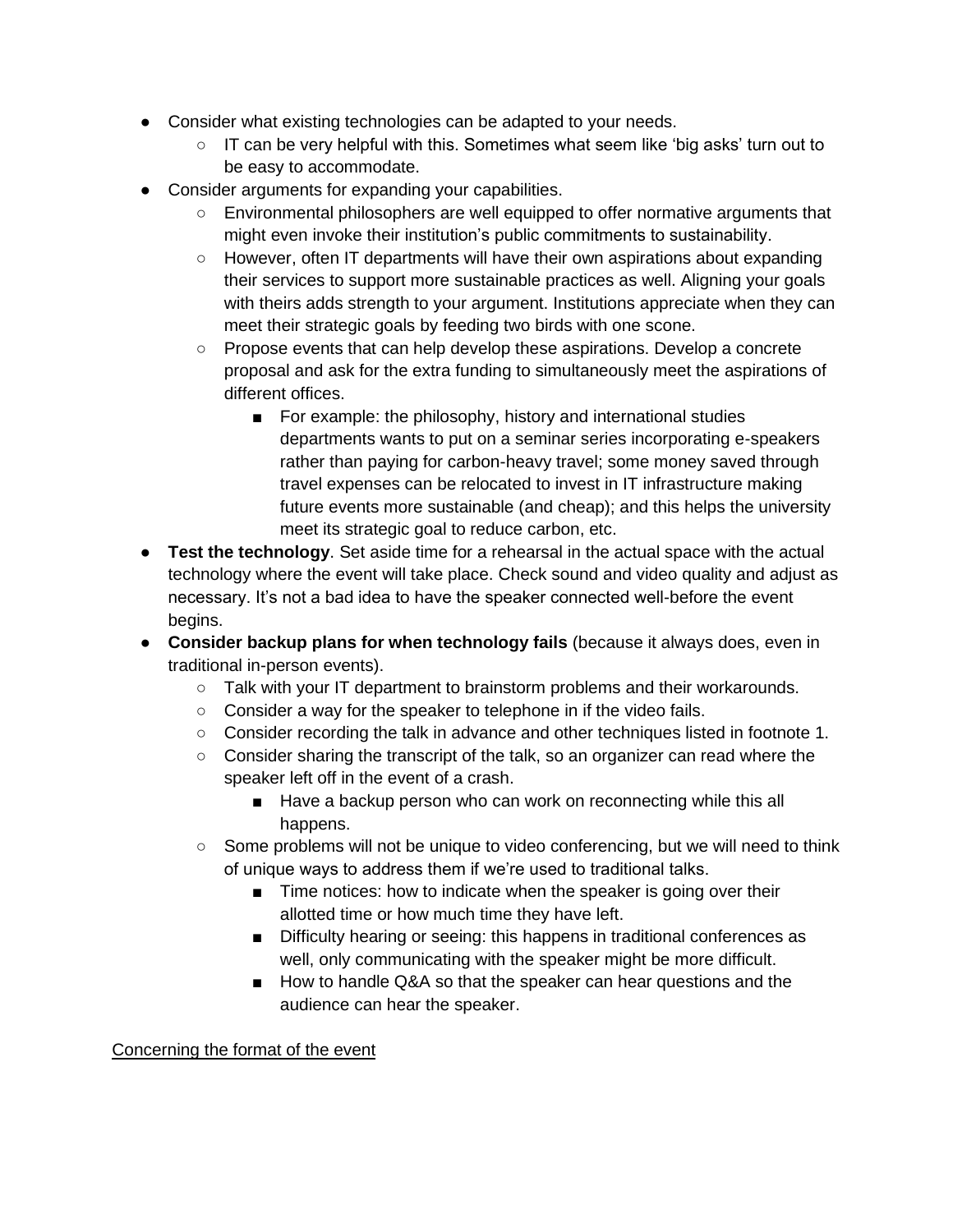- (repeat) **Consider the scale and scope of e-vents that your institution is currently capable of handling.** For instance, many job interviews are now conducted via video conferencing; often, smaller seminar rooms are available. Larger conference halls might not be as readily available.
- **Consider the learning and research goals you hope the event to achieve**
- **Consider what kind of framing work can be done prior, during or after the event to enrich its learning and research potential.** For instance, speakers might send a paper ahead of time to read or be sent questions in advance from the intended audience. Notes could be sent to the speaker during the e-discussion via a chat function. A follow up discussion could be had, looping back to the speaker later. Etc.
- Consider switching up the format. Zoom is good for dialogue (traditional lectures are not a dialogue). E-vents can offer you more than traditional lectures.
- <span id="page-6-0"></span>• Suggestion to add more specific technological details (i.e., a laptop on a podium can work).

# **4. Recipe for a Simple Virtual Colloquium**

It is easy to replace an in-person colloquium with a virtual one. This might be done if a speaker is unable to travel or for environmental reasons. In some respects, a virtual colloquium is not as good as an in-person one. But it can be better in other respects, and many aspects of in-person visits can be replicated online.

Essential equipment:

- Internet connection
- Computer
- Camera, speakers, & microphone
	- For smaller audiences, in-built hardware in a laptop is sufficient. For larger audiences, more powerful speakers are necessary, and external microphones and a projector are helpful.

**Software** 

- The free versions of Zoom, Teams, and Skype all work (and there are other options in addition). A speaker can share their screen, allowing them to show slides while giving a voice-over.
	- $\circ$  A major advantage of these programs is that they also allow audience members to join in who are not physically present in the audience. At an extreme (e.g., when a region is shut down due to health emergencies), all the audience can join remotely, which preempts the need for a project, speakers, or microphone. Note that large audiences often require paid versions of the software (which many universities are now purchasing).
- Backup option: If video conferencing software isn't working, a back-up option is for the speaker to email the slides, which are then managed by a volunteer, and to give the talk using speakerphone (for larger groups, using speakers).

Whatever equipment and software is used, do a test run beforehand.